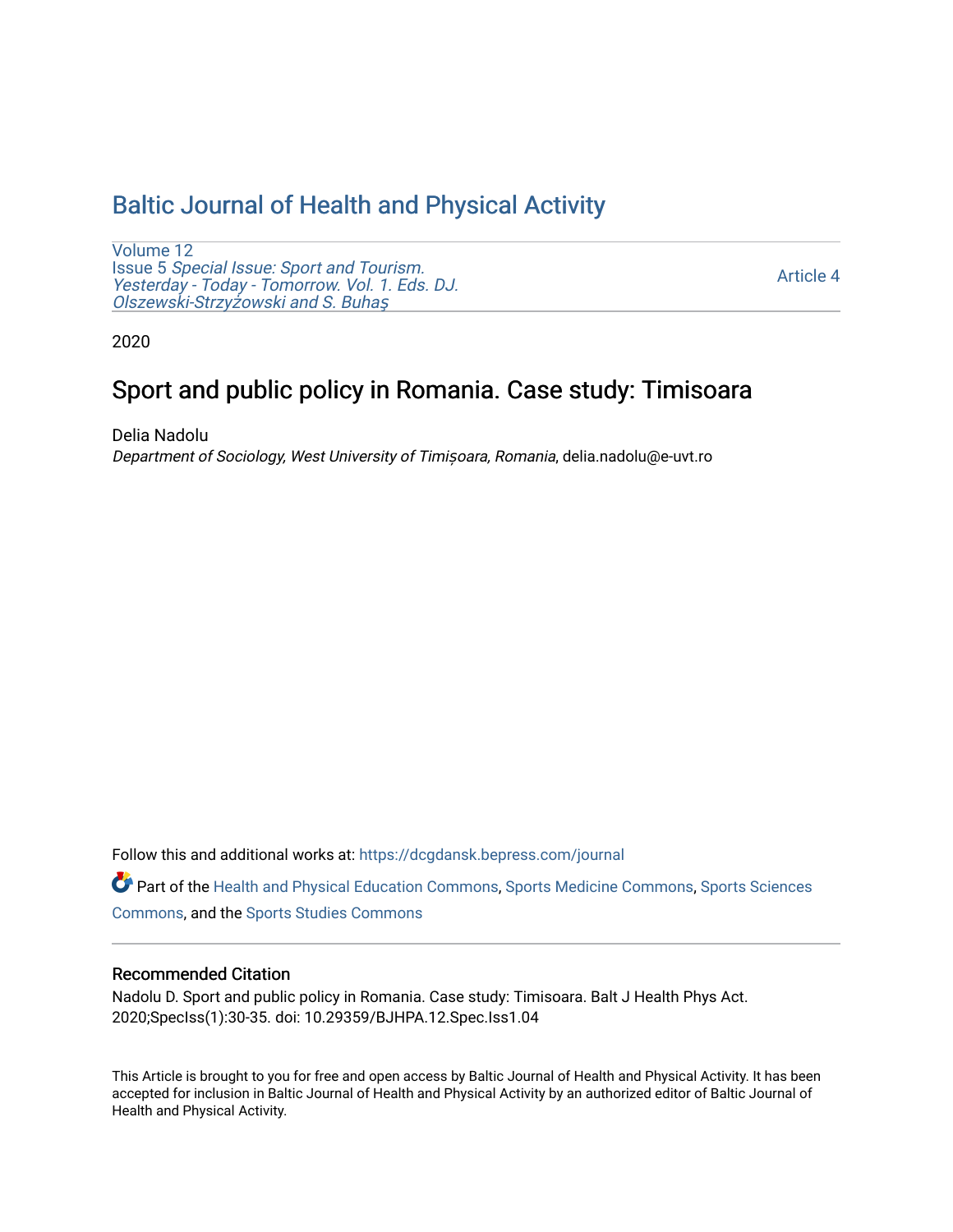**doi: 10.29359/BJHPA.12.Spec.Iss1.04**

# **Sport and public policy in Romania. Case study: Timisoara**

#### **Delia Nadolu**

Department of Sociology, West University of Timișoara, Romania

#### **abstract**

The inclusion of physical activities in the weekly routine is undoubtedly a necessary condition for a healthy life. In order for sport to become a habit, it is necessary not only to have an adequate and diversified infrastructure, but also to be valued as such in the personal lifestyle.

TIn this article we analyse a series of official data regarding the non-practice of sports activities in Romania (EVS 2017), compared to the European situation (EHIS & ESPA 2014), with a focus on the case study of Timisoara. The expectation of the youth form Timisoara youth (2013), The Strategy for the Youth of the Timisoara Municipality (2014-2019) and the attitude toward physical activities from Public Opinion Barometers in Timisoara (2016 and 2019) were analysed comparatively.

**Key words:** physical activity, health, public policy, public opinion.

#### **article details**

|                             | Article statistics: Word count: 1,616; Tables: 2; Figures: 4; References: 15                                                                                                                                                                                                                                                                                                                                                                                                                                                                                                                                                                                                                                                                                                                                                                                  |
|-----------------------------|---------------------------------------------------------------------------------------------------------------------------------------------------------------------------------------------------------------------------------------------------------------------------------------------------------------------------------------------------------------------------------------------------------------------------------------------------------------------------------------------------------------------------------------------------------------------------------------------------------------------------------------------------------------------------------------------------------------------------------------------------------------------------------------------------------------------------------------------------------------|
|                             | Received: June 2020; Accepted: August 2020; Published: November 2020                                                                                                                                                                                                                                                                                                                                                                                                                                                                                                                                                                                                                                                                                                                                                                                          |
| <b>Full-text PDF:</b>       | http://www.balticsportscience.com                                                                                                                                                                                                                                                                                                                                                                                                                                                                                                                                                                                                                                                                                                                                                                                                                             |
|                             | <b>Copyright</b> © Gdansk University of Physical Education and Sport, Poland                                                                                                                                                                                                                                                                                                                                                                                                                                                                                                                                                                                                                                                                                                                                                                                  |
| Indexation:                 | Celdes, Clarivate Analytics Emerging Sources Citation Index (ESCI), CNKI Scholar (China National Knowledge<br>Infrastructure), CNPIEC, De Gruyter - IBR (International Bibliography of Reviews of Scholarly Literature in<br>the Humanities and Social Sciences), De Gruyter - IBZ (International Bibliography of Periodical Literature<br>in the Humanities and Social Sciences), DOAJ, EBSCO - Central & Eastern European Academic Source, EBSCO<br>- SPORTDiscus, EBSCO Discovery Service, Google Scholar, Index Copernicus, J-Gate, Naviga (Softweco, Primo<br>Central (ExLibris), ProQuest - Family Health, ProQuest - Health & Medical Complete, ProQuest - Illustrata: Health<br>Sciences, ProQuest - Nursing & Allied Health Source, Summon (Serials Solutions/ProQuest, TDOne (TDNet), Ulrich's<br>Periodicals Directory/ulrichsweb, WorldCat (OCLC) |
| <b>Funding:</b>             | This research received no specific grant from any funding agency in the public, commercial, or not-for-profit sectors.                                                                                                                                                                                                                                                                                                                                                                                                                                                                                                                                                                                                                                                                                                                                        |
|                             | <b>Conflict of interests:</b> Author has declared that no competing interest exists.                                                                                                                                                                                                                                                                                                                                                                                                                                                                                                                                                                                                                                                                                                                                                                          |
| Corresponding author:       | Dr Delia Nadolu, Timisoara 300223, Bd.V.Parvan, no.4, room 333, Romania; phone +40 592233; e-mail: delia.<br>nadolu@e-uvt.ro                                                                                                                                                                                                                                                                                                                                                                                                                                                                                                                                                                                                                                                                                                                                  |
| <b>Open Access License:</b> | This is an open access article distributed under the terms of the Creative Commons Attribution-Non-Commercial-No-<br>Derivatives 4.0 International (https://creativecommons.org/licenses/by-nc-nd/4.0/), which permits use, distribution<br>and reproduction in any medium, provided the original work is properly cited, the use is non-commercial and is<br>otherwise in compliance with the license.                                                                                                                                                                                                                                                                                                                                                                                                                                                       |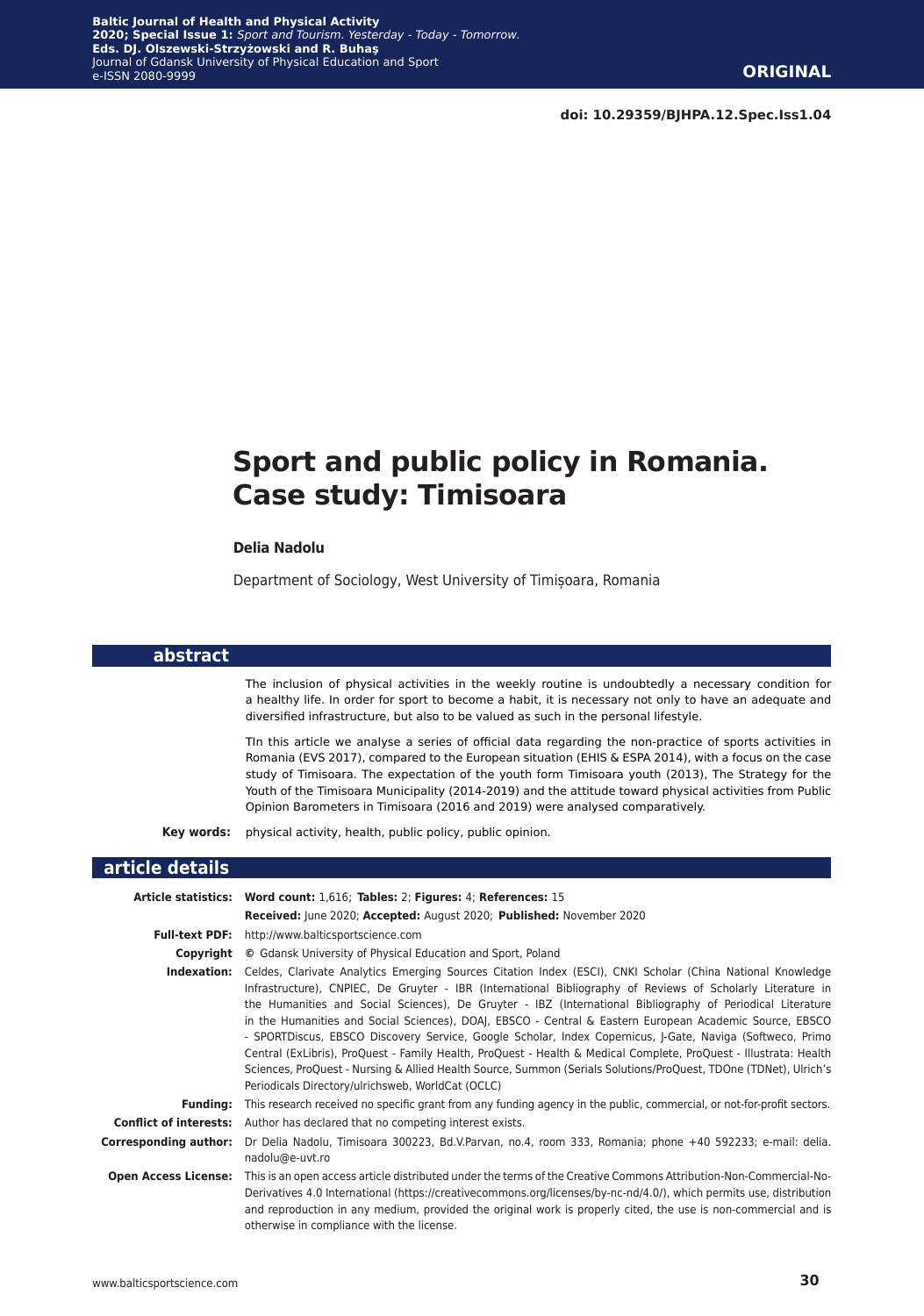## **introduction**

Physical activity is a major condition for a health life and an improved wellbeing, and this is not any more a simple statement but also a very consistent domain for the public policies almost all over the world. Encouragement of the population to practice various physical activities, investment into dedicated facilities, proper education about a healthy lifestyle represent nowadays subjects into the public discourses in all developed countries. The White Paper on Sport [1] represents one of the first EU documents that address the issue of physical activity as public policies, defined on three strategic dimensions: the social role of sport, the economic dimension of sport and the organisation of sport. The main objectives related to sport and societies include "to encourage physical and mental fitness and to fight obesity through participation in regular physical activity".

According to Eurostat statistics [2-4], Romania has had the lowest rate in the EU of weekly practicing sport, fitness or recreational physical activities with only 7.5% in 2014, as compared with almost 80% in Denmark and Finland. With a similar approach, the Eurobarometer for Sport and Physical Activity [5] from the same year (2014) shows that 60% of the Romanian's population does not practice any kind of physical activity. The main reasons for not practicing physical activity are the lack of interest (30.3%) and the lack of facilities in the neighbourhood (20.7%) [6].

In recent worldwide statistics, the Health World Organisation shows that one out of four adults does not practice any kind of physical activity, and in almost half of all countries, there are public policies toward physical activity. In the Global Action Plan for the Prevention and Control of Non-Communicable Diseases 2013-2020, one of the main targets is to decrease the number of the population that does not practice enough physical activity by 10% [7]. In Romania, the Ministry of Youth and Sport has elaborated the National Strategy for Sport 2016-2032 [8] with an assumed mission defined by three dimensions: a) to increase the degree of active participation of the population of all ages in permanent sports activities in the interest of raising and maintaining the level of individual health, improving the degree of cohesion, integration and social trust; b) to increase the degree of practicing sports activities, especially among children and young people in order to train and develop active, educated and responsible citizens; c) to increase the level and quality of Romania's representation at the highest performance sports competitions.

The more recent statistics reflect yet a positive impact. The results from the Romanian sample for the European Values Survey from 2018 [9] reflect a quite similar situation with 2014 (Figure 1):



Fig. 1. Q: How often do you exercise or do sports? (Romanian EVS database) (%)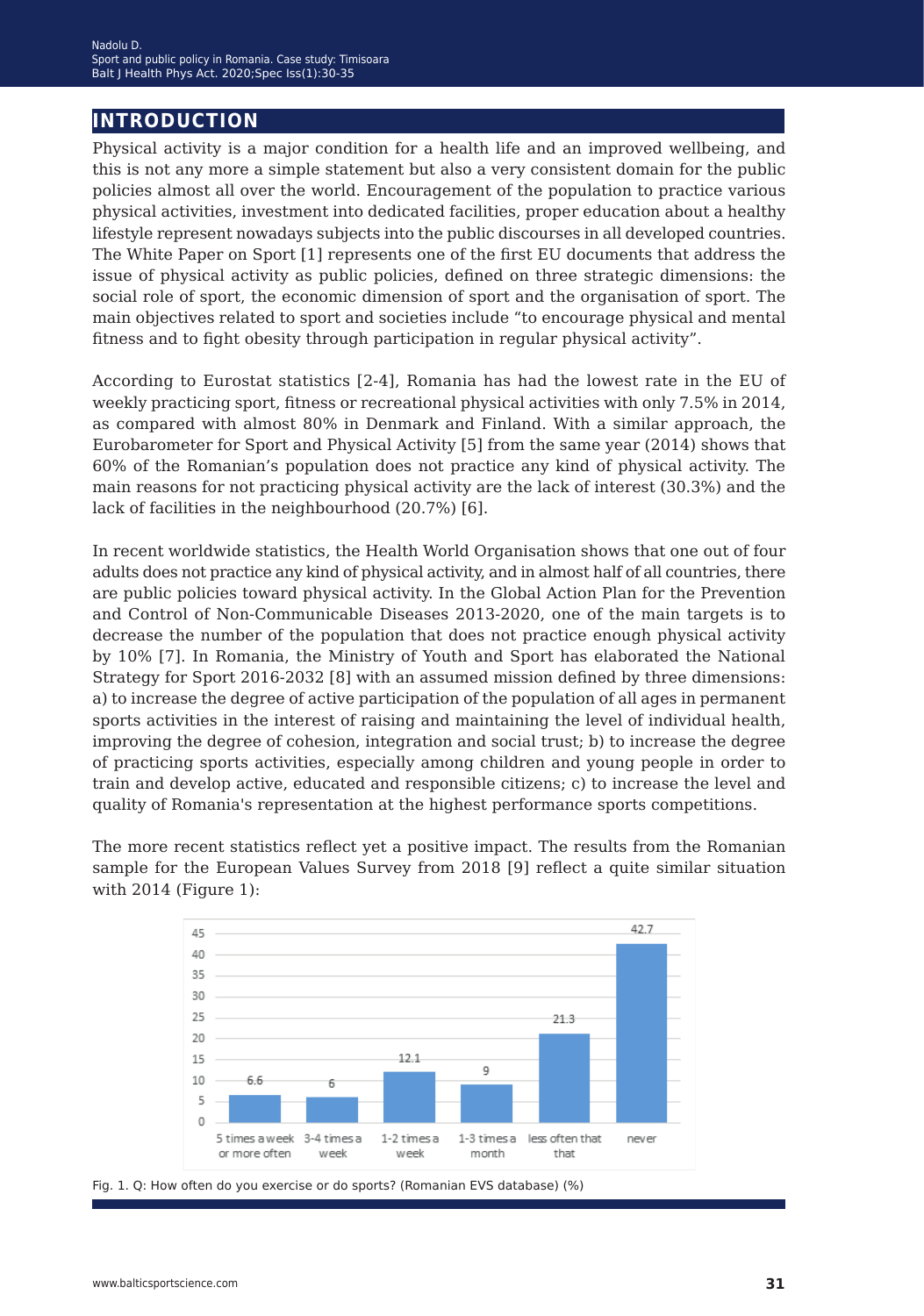Of course, if we are going into a detailed analysis, the participation in physical activities decreases with age (Table 1).

|                              | $18-39$ years | 40-59 years | $60+$ |
|------------------------------|---------------|-------------|-------|
| 5 times a week or more often | 8.9           | 5.6         | 4.8   |
| 3-4 times a week             | 10.3          | 4.5         | 2     |
| 1-2 times a week             | 20.8          | 8.9         | 4.4   |
| 1-3 times a month            | 13.6          | 7.9         | 4.2   |
| less often that that         | 21.7          | 24.1        | 17.2  |
| never                        | 22.2          | 47.3        | 64.6  |
| no answer                    | 2.4           | 1.7         | 2.6   |
| Total                        | 100%          | 100%        | 100%  |

Table 1. Q: How often do you exercise or do sports, breakdown by age? (Romanian EVS database) (%)

On the other hand, when looking at the national statistics, the evolution of sport fields at schools has recorded an ascendant evolution (Figure 2) [10].



Fig. 2. The evolution of sport fields at schools (source: National Statistics)

Thus, what can be done to improve sport participation in Romania? Is it an issue of mentality with a low level for interest, an issue of education with a lack of knowledge about the benefit of physical activity or an issue of infrastructure with too few facilities to practice sport? An adequate answer will be searched by focusing on the case study of the city of Timisoara, one of the five biggest cities in Romania.

### **material and methods**

To answer the research question, a comparative analysis was conducted between several official data and sociological surveys focused on involving the population from Timisoara in physical activity. Thus, the first set of data that approach this subject was collected from a large sociological survey made in 2014 to elaborate the Youth Strategy in the city. Another data come from public opinion barometers made in 2016 and 2019 on a representative sample of the population of Timisoara that include this kind of items. Finally, another data come from the municipality budget and local investments in sport facilities.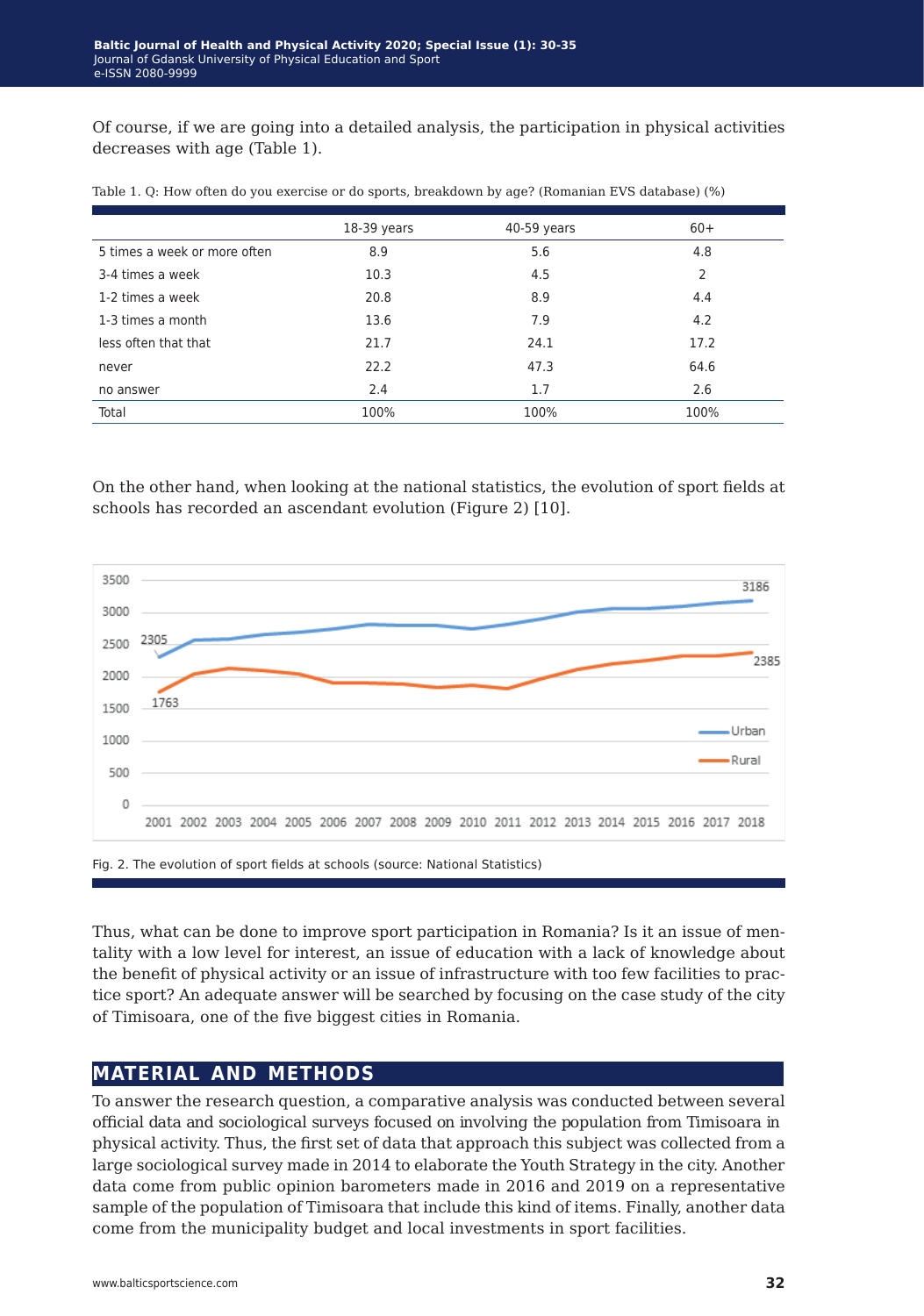## **results**

In the project, Give voice to your generation, the Intercultural Institute of Timisoara coordinated sociological research as support for the elaboration of the Youth Strategy for the City of Timisoara and implicitly local public policies for young people [11]. Thus in November–December 2013, 940 questionnaires were distributed among subjects aged between 14 and 35 from Timisoara. The error limit was  $+/-$  3.19%. The subjects were selected based on two variables: age (14-19 years, 20-24 years, 25-29 years and 30- 35 years) and occupation (pupil/student and outside of the formal education system). According to these data, young people from Timisoara in 2014 preferred to spend their free time in the city mostly during the weekend (50%) and only 30% went out twice or three times weekly. The most preferred way of spending free time was going out with friends (44%). Practicing sport was mentioned only by 13% and outdoor activities (walking, park, excursions) by 22% of the young population from Timisoara. Concerning the improvement in leisure facilities, one-third of the youth rom Timisoara requested from the City Hall thematic parks for outdoor activities (33%).

Based on the entire output of this research, the Youth Strategy of the Timisoara City Hall 2014-2020 was elaborated. It included a distinct dimension dedicated to sport with two main objectives (D5.1 Promoting the practice of sport among all young people and D5.2 Establishment of infrastructure dedicated to table sports at the level of each neighbourhood), and twelve strategic measures that define the local public policy for this domain:

- M30. Organizing sports events addressed to different categories of young people (by neighbourhoods, age groups, sports, etc.), as well as supporting local sports clubs.
- M31. Creation of a HUB / activity centre for sports clubs for young people
- M32. Local amateur sports competitions (table sports)
- M33. Establishment of a park with ramps for skateboards, rollers and bikers
- M34. Establishment / development / support of basketball courts
- M36. Establishment / development / support of football pitches
- M37. Establishment / development / support of tennis courts
- M38. Establishment / development / support of ice rinks (indoor)
- M39. Establishment / development / maintenance of indoor swimming pools
- M40. Establishment / development / support of running tracks
- M41. Establishment / development / support of velodrome
- M42. Location of sports equipment for adults in the parks of Timisoara (outdoor fitness)

During the period of 2014-2020 several investments were included in the municipality budget (Table 2) [12].

Even though the Polyvalent Hall of the Polytechnic University represents the main investment in sport of the Timisoara City Hall (the mayor is a professor and a former rector of the Polytechnic University), there are several investments in sport made by the City Hall. All these main investments cumulate more than 10 million euros for seven years, and this, at a yearly budget of 300 million euros, represents around 0.5%. Of course, it is better than nothing, even if without an adequate budget it is difficult to sustain a dedicated public policy for sport.

What is the public opinion about sport facilities in Timisoara? The results of sociological surveys (2016, 2019) coordinated by the Department of Sociology from West University of Timisoara show a trend of improving general public satisfaction related to the issue of physical activities (Figure 3) [13, 14].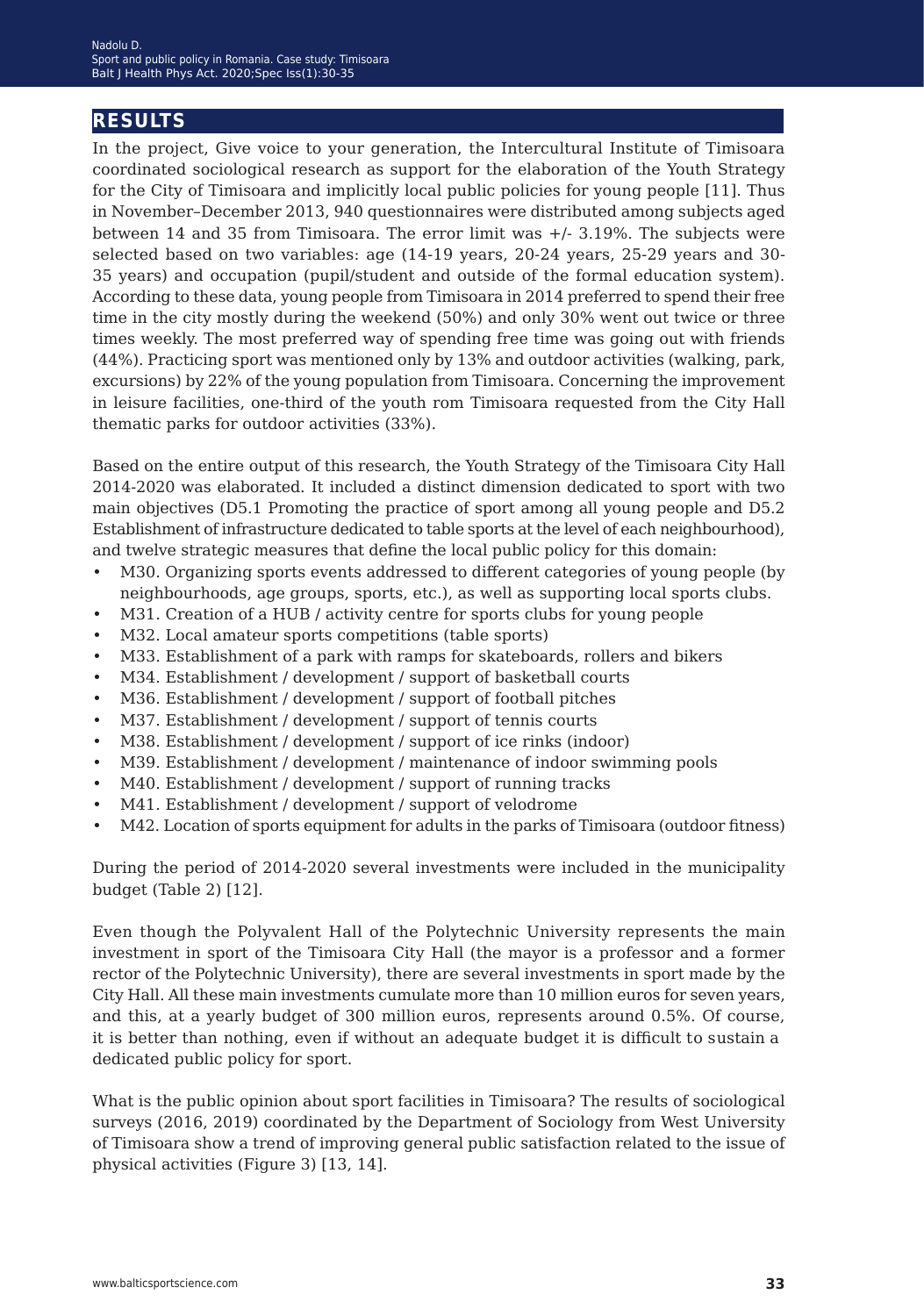Table 2. Main investments in sport by municipality budget 2014-2020 in Euros at an average yearly exchange rate1 (Timisoara City Hall)

| Main investments<br>in sport                     | 2014      | 2015      | 2016      | 2017    | 2018    | 2019    | 2020    |
|--------------------------------------------------|-----------|-----------|-----------|---------|---------|---------|---------|
| Polyvalent Hall of the<br>Polytechnic University | 2,024,929 | 2,609,674 | 1,469,671 | 328,364 | 214,892 | 421,479 | 627,812 |
| Constantin Jude Sport<br>Hall                    | 157.494   |           |           | 29,990  | 25.572  | 63,643  |         |
| Skate-park-                                      | 112,496   |           |           | 153,236 |         |         |         |
| Semi-Olympic<br>swimming pool                    |           | 44,994    | 111,339   |         |         |         |         |
| New stadium with<br>42,000 seats                 |           | 67.492    | 44.535    |         |         |         |         |
| Multipurpose hall with<br>15,000 seats           |           | 67.492    | 44.535    |         | 85,957  |         |         |
| Synthetic surface rink                           |           |           |           | 8,975   |         |         |         |
| Bega Sports Complex                              |           |           |           | 18,607  |         | 82,272  |         |
| Sports complexes in<br>neighbourhoods            |           |           |           | 262,691 | 373,912 | 463,626 | 418,541 |
| Agua park                                        |           |           |           |         | 21,489  |         |         |



Fig. 3. Q: How satisfied are you with sports facilities in Timisoara? (POB 2016, 2019) (%)

During only three years, almost 10% of the population of Timisoara are not any more dissatisfied with the sport facilities that exist now in the city, as a direct result of municipality and private investments. Even with that, practicing physical activity in 2019 was below the national level (Figure 4).



Fig. 4. Q: In the last 12 months, how often have you practiced sport personally? (%)

<sup>1</sup> https://www.cursbnr.ro/curs-valutar-mediu